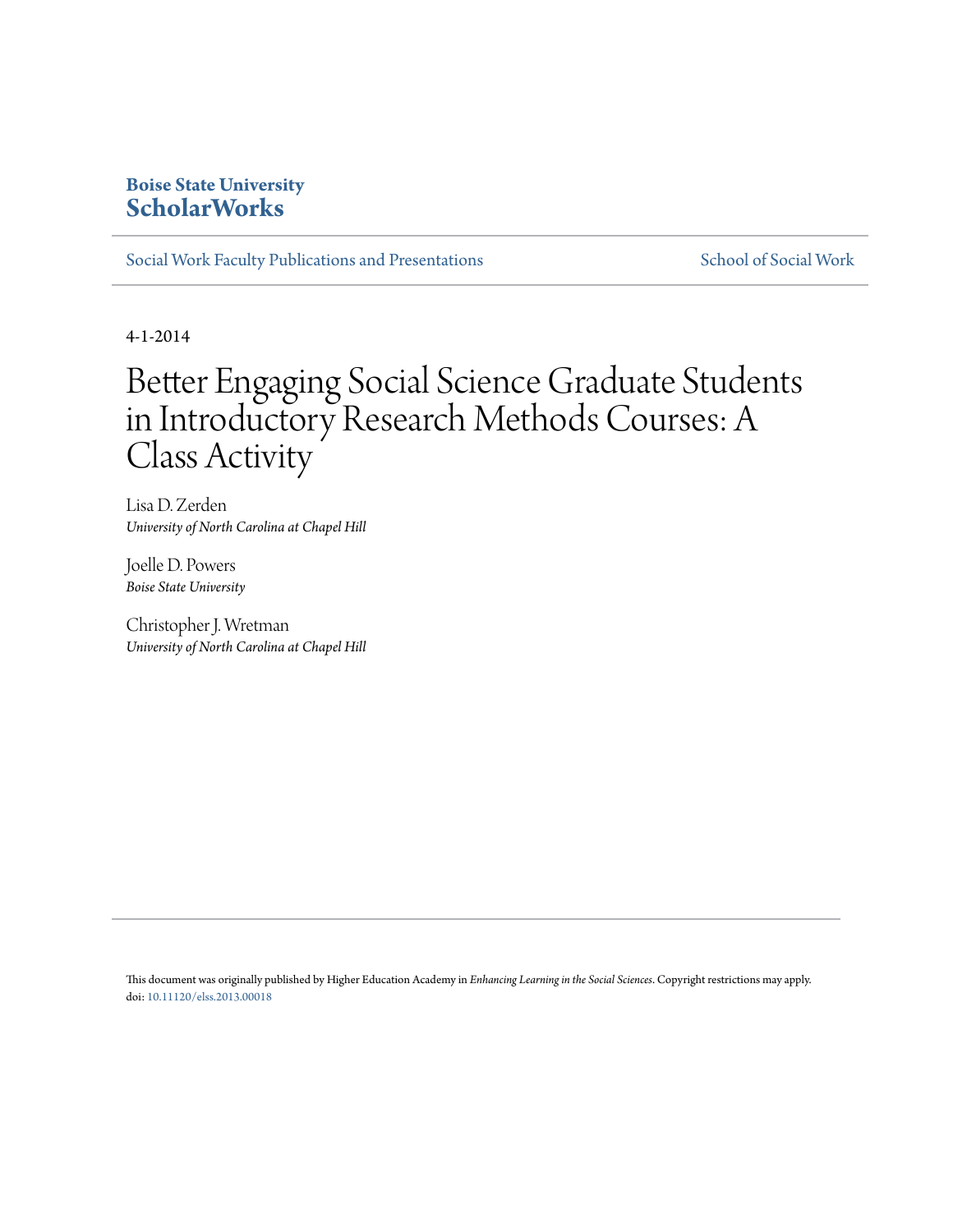### **RESEARCH ARTICLE**

# Better Engaging Social Science Graduate Students in Introductory Research Methods Courses: A Class Activity

### Lisa D. Zerden<sup>1</sup>, Joelle D. Powers<sup>2</sup> & Christopher J. Wretman<sup>1</sup>

<sup>1</sup>School of Social Work, University of North Carolina at Chapel Hill, 325 Pittsboro Street, CB#3550, Chapel Hill, NC 27599–3550, USA

<sup>2</sup>School of Social Work, Boise State University, 1910 University Drive, MS-1940, Boise, ID 83725-1940, USA

#### Corresponding author:

Lisa D. Zerden, School of Social Work, University of North Carolina at Chapel Hill, 325 Pittsboro Street, CB#3550, Chapel Hill, NC 27599–3550, USA Email: lzerden@email.unc.edu, Phone: +00 1 919-962-6430

### Abstract

This paper outlines a classroom activity to help students engage in research methods and lessen anxiety and apprehension commonly associated with research methods courses. The described class activity offers students a shared research experience to promote the skills necessary to understand, conduct and translate research into ethical social science practice. The activity was conducted in a graduate social work programme but is applicable across the social sciences. Content covered includes sampling, research design, ethical considerations, brief evaluation and helping students think critically about ways to improve research methods in order to facilitate competencies necessary for evidence-based practice (EBP). An introduction to the activity, class discussion points including integration throughout the course, and implications for curricula and practice are discussed.

Keywords: research methods, evidence-based practice, teaching research, class research activity, social work education

### Introduction

Social science research has been defined as 'the involved interaction between ideas and evidence', wherein social researchers make sense of evidence, use evidence to extend, revise and test ideas [\(Ragin 1994](#page-12-0), p8). Similarly, research and researchers has been defined as 'a systematic process of investigation and analysis that develops and promulgates generalizable knowledge to inform professional practice and social policy' by the US [Council on Social Work](#page-11-0) [Education \[CSWE\] \(2006, p2\)](#page-11-0) but has been also emphasised by the [International Federation of](#page-11-0) [Social Workers \(2012\)](#page-11-0) as a means towards achieving more quality social services.

Through research methods, social research attempts to validate theories through data collection and analysis in order to explore, describe, explain and predict social phenomena. And yet, despite the importance of research as an essential component of advancing social science, it is often the curricula content most fraught with student resistance [\(Adam](#page-11-0) et al. 2004,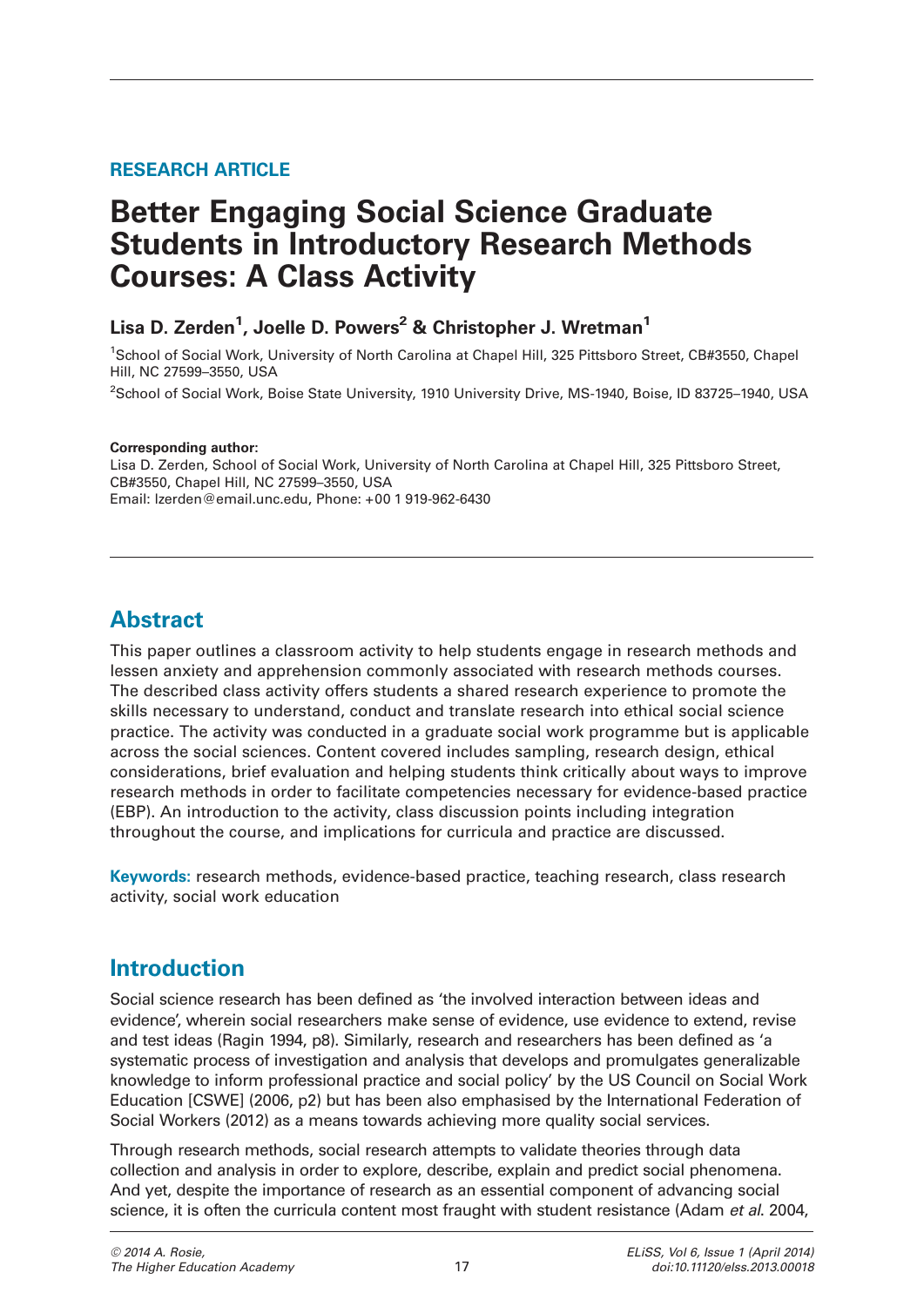[Cameron & Este 2008](#page-11-0)). This paper addresses the research opposition found within the field of social work; however, much of the literature relates generally to social sciences and professional practice wherein human interactions are examined. Precisely because research methods are required within social work curricula, among various others graduate programmes including sociology, political science, among others, Maschi et al[. \(2007\)](#page-12-0) suggested that educators should focus on addressing this resistance and lessen anxiety associated with research courses.

### Renewed emphasis on evidence-based practice

Over the last decade there has been a strong push towards the implementation of an evidence-based practice (EBP) framework throughout the fields of medicine, psychology and, recently, social work [\(McCracken & Marsh 2008\)](#page-12-0). However, regardless of discipline, the adoption of EBP is a moot point if the foundational steps of research design are not understood or valued by graduate students involved in social sciences research. Before empirically informed interventions can be implemented and evaluated in professional settings, an understanding of the ethics behind human subject research and the guidelines for research involving human subjects warrants full consideration ([Vollmer & Howard 2010\)](#page-12-0). As [Hewson](#page-11-0) et al. (2010) examine, examples of innovative research curricula can be found within undergraduate and graduate courses of social work with a strong research emphasis (see [Anderson 2002](#page-11-0), [Berger 2002](#page-11-0), [Walsh](#page-12-0) et al. 2010) and practice areas (see [Holley](#page-11-0) et al. 2007).

Research is an essential component of EBP that drives the quest and guidance for continual improvement [\(Lewis 2003](#page-11-0), [Rubin & Babbie 2007](#page-12-0)). The adoption of research strategies enhances critical thinking skills both by those who conduct research and by those who consume it [\(Thyer 2004, Rubin & Babbie 2007, McCracken & Marsh 2008\)](#page-12-0). Research also plays a key role in testing the reliability and validity of theories, assessment tools, and interventions in various social science fields. In all, there is a direct correlation between research, the development of the social science knowledge base, and improved practice strategies [\(Lewis 2003, Jenson 2006](#page-11-0)). However, there are barriers to the implementation of EBP, which need to be recognised.

### Barriers to implementing evidence-based practice

First, for many practitioners involved in social phenomena, they must make a concerted effort to keep abreast of research to guide practice decisions. Lack of time, access to scholarly journals and peer-reviewed evidence are often cited as a reason why practitioners may have difficulty applying EBP to practice [\(Gambrill 2007](#page-11-0)). However, in order to make EBP a reality in practice settings, research methodology must be highlighted and valued within social science graduate training and related coursework ([Mullen](#page-12-0) et al. 2007, [Moore & Avant 2008\)](#page-12-0). Second, within the many social science fields, research courses were previously consigned to doctoral students, and only recently have the benefits of incorporating evidence-based practice into social work curricula been recognised [\(Lewis 2003](#page-11-0), [Grady 2010](#page-11-0)). Third, the timing of one's training and how much continuing education has been sought can also impact the implementation of EBP. Practitioners further removed from their education training may not be as familiar with the importance of EBP and how it can be included in their current practice. The literature on the implementation and utilisation of EBP in terms of the substance-abuse field confirms this point specifically.

For example, EBP was more positively viewed, and more likely to be adopted in addiction treatment organisations when staff (both directors and clinical staff) had higher levels of education and professional training ([Lundgren](#page-12-0) et al. 2011). Organisations whose staff had higher educational levels, such as masters degrees, were more likely to favour the adoption of EBP and desire trainings on EBPs in comparison to staff with lower levels of education [\(Lundgren](#page-12-0) et al. 2011). Finally, while EBP has been emphasised more readily in the US, UK and Nordic countries, 'it's far away from being generally accepted across Europe'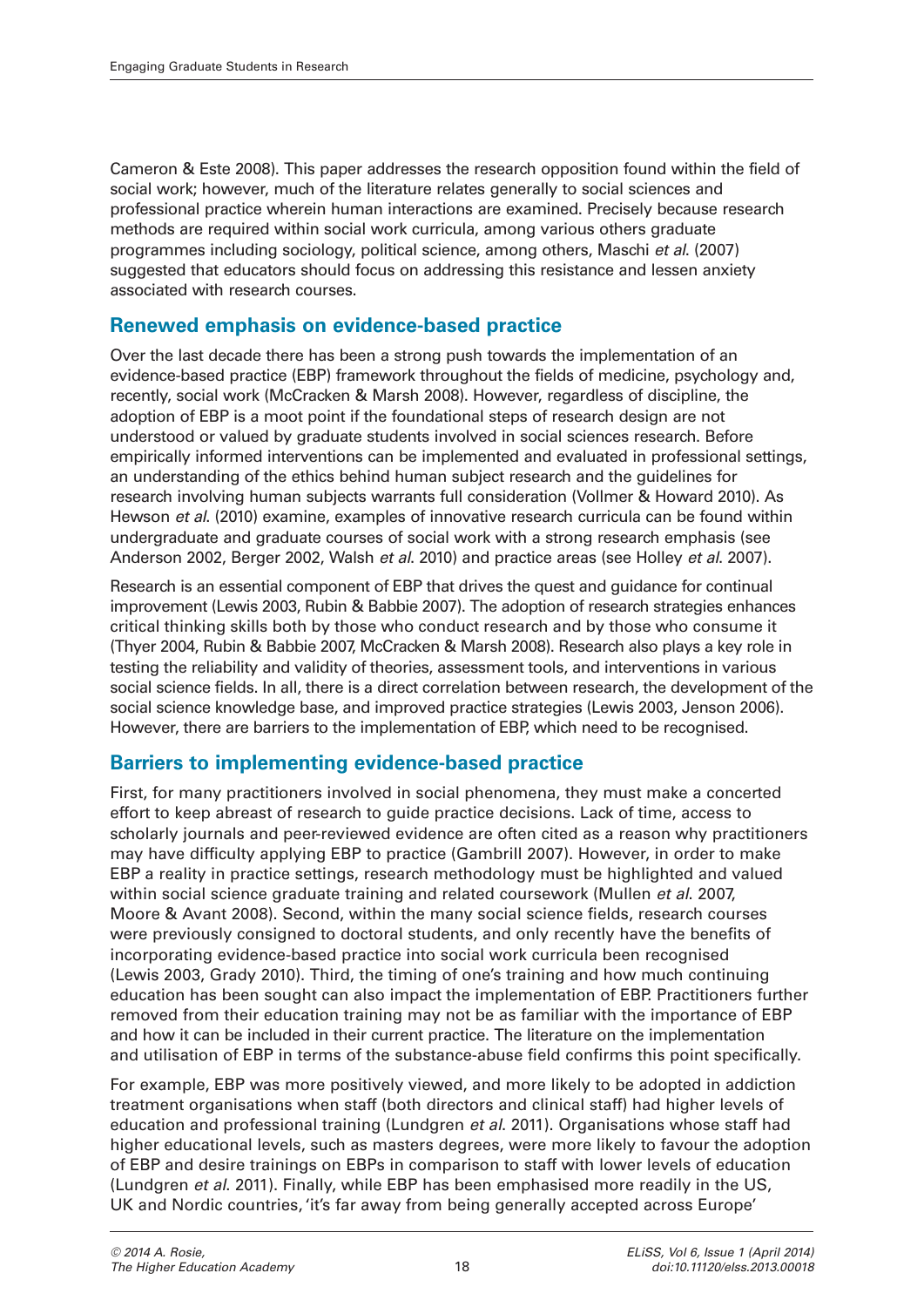[\(Erath 2012,](#page-11-0) p1) and may be even more problematic when and if applied to different economic, political and social contexts of emerging and developing nations where social sciences may vary dramatically. As [Sundell](#page-12-0) *et al.* (2013) articulate, the cultural adaptation process between contexts is an important contextual factor that may influence the affect of EBPs when transported to other cultures and new contexts.

### Research resistance in the social sciences

Currently, schools of social work and other disciplines in the social sciences are well positioned to instil in their graduates the value and knowledge of EBP; however they face several challenges to achieving this goal. Often graduate students in social work appear uninterested in research or do not (yet) fully understand how it connects to practice settings [\(Jenson 2007, Harder 2010](#page-11-0)), particularly if they view themselves as 'clinicians' or direct practitioners [\(Roberts 1989,](#page-12-0) [Cameron & Este 2008](#page-11-0)). This attitude contributes to students being characterised as 'research reluctant' ([Epstein 1987,](#page-11-0) [Secret](#page-12-0) et al. 2003) and demonstrating increased anxiety around research and statistical content [\(Unrau & Grinnell](#page-12-0) [2005](#page-12-0)). In an audit of social work education in the UK to help set objectives towards building research capacity in the discipline and profession, [MacIntyre and Paul \(2013\)](#page-12-0) noted that the teachers/faculty themselves may lack the skills to teach research content well, adding a further challenge. Further, regardless of student perceptions about the utility of research in future practice, there is variation in how graduate programmes infuse EBP into curriculum, if it is introduced at all [\(Grady](#page-11-0) *et al.* 2010). This inconsistent training among social work students will likely lead to the inconsistent adoption of an EBP framework among new practitioners after graduation and further perpetuate research resistance.

In order to lessen anxiety and apprehension commonly associated with research methods courses, and increase the knowledge and skills needed to acquire and assess appropriate interventions for practice, graduate social science programmes need to be more creative in engaging students in research methods and the implementation of EBP ([Cameron & Este](#page-11-0) [2008](#page-11-0), [Grady 2010\)](#page-11-0). Students need to understand research methods in order to be critical consumers and producers of research, and evaluate their own practice ([Moore & Avant](#page-12-0) [2008](#page-12-0)). Engaging students in classroom activities helps makes research more accessible and enjoyable and may help lessen associated course trepidation. An increased appreciation for research and motivation to participate sets a foundational tone for which EBP is rooted.

The study objectives of the classroom activity are to create a non-threatening and creative introduction to the research process wherein students take part in a collective research experience. This activity can help promote the development of research skills by offering students a greater understanding of the basic processes involved in conducting research, thinking through research design, sampling, and ethical considerations – all pertinent competencies required for the understanding and implementation of EBP [\(Moore & Avant 2008\)](#page-12-0).

# Class activity to engage MSW students in research methods

This paper describes a classroom activity designed to meet the goals discussed above. The research exercise consists of four parts: the introduction, the actual hands-on activity, the post-activity discussion and follow-up throughout the semester. First a brief description of the classroom context and institution are detailed to further clarify who participated in this activity and the importance of EBP at this specific institution.

### Institutional and classroom context

This activity is conducted in the first of two research courses offered to Masters in Social Work (MSW) Students during their second semester of students' first year in the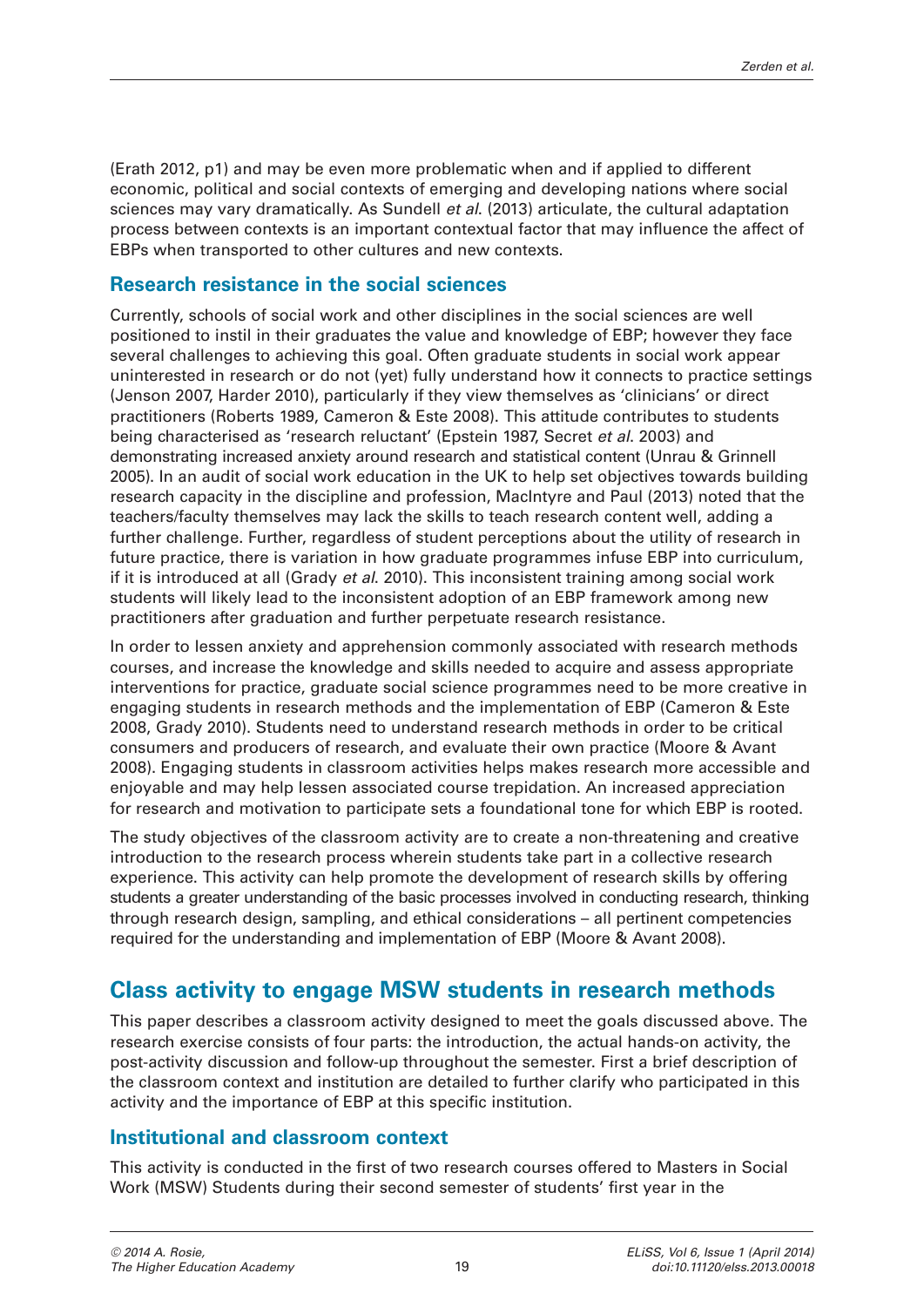programme. The class is part of the foundation curriculum for a required research methods course titled 'Evidence-Based Practice and Program Evaluation' for graduate social work students at a state university school in the southeast area of the US. This institution has existed for over 90 years and has a strong research emphasis as evidenced by a top ranking of social work programmes in the US based on the US News and World Report – a factor worth mentioning given this helps paint a picture of this School's emphasis on EBP in the masters and doctoral programmes (no undergraduate social work degree is offered). The authors consist of two faculty members who teach this introductory research methods course to MSW students regularly and also consider EBP a research and teaching interest. The third author was a former student in the research course who has since enrolled in the PhD program at this same institution.

There were four sections of this introductory research course offered with 20–25 students in each class. On average, the foundation cohort size is about 80 students and while it is possible to opt out of this introductory course through an exam, this is rarely done indicating MSW students do not consider that the materials are overly redundant to previous research experience they may have had. Since the manuscript outlines a classroom activity specifically and not a research project, demographic information was not collected in the semester the manuscript was written. However, the average cohort age is mid-20s and about 20% of the cohort were students of colour. A further discussion below highlights how the limited demographic information on participants is a limitation to consider, especially regarding generalisability at other institutions.

The subsequent section outlines how this activity can be applied to a class in the social sciences. The activity is introduced in the third class session during a 15-week semester but is referred back to several times over the course of the semester when specific content related to question formation, questionnaire and measurement, sampling methods, validity and reliability among other key concepts are discussed.

# Activity introduction

At the start of the session, the instructor provides an introduction to the activity by telling the students that they will have the opportunity to participate in a brief research study together. The instructor then reads a script (see Appendix A) that describes how he/she has decided to supplement their personal income by marketing coffee cake to local coffee shops and bakeries. (Coffee cake is used here in the American sense of a baked breakfast pastry, often containing nuts, fruit, etc., or coated with sugar or icing to be eaten with coffee or the like.) Students are invited to participate in a research study designed to test the quality of the coffee cake by first tasting it and then completing a survey to rate aspects of the quality of the cake (see Appendix D). The purpose of the study is described to students as identifying strategies for improving the coffee cake, to identify possible marketing strategies of the product.

However, as a learning tool, this exercise provides students with an opportunity to participate in a real research study for a topic that is neutral in content, a point further addressed subsequently. The benign, straightforward nature of this survey is purposeful in that it allows students to engage in the survey without warranting a topic or skill expertise, and it also demonstrates that class can be enjoyable.

# The hands-on activity

After the brief introduction, the instructor explains that no identifying information will be included in the survey to link students to their responses and that participation is completely voluntary. It is also stated that non-participation will have no impact on the student's final grade and that participants may stop at anytime while tasting the cake or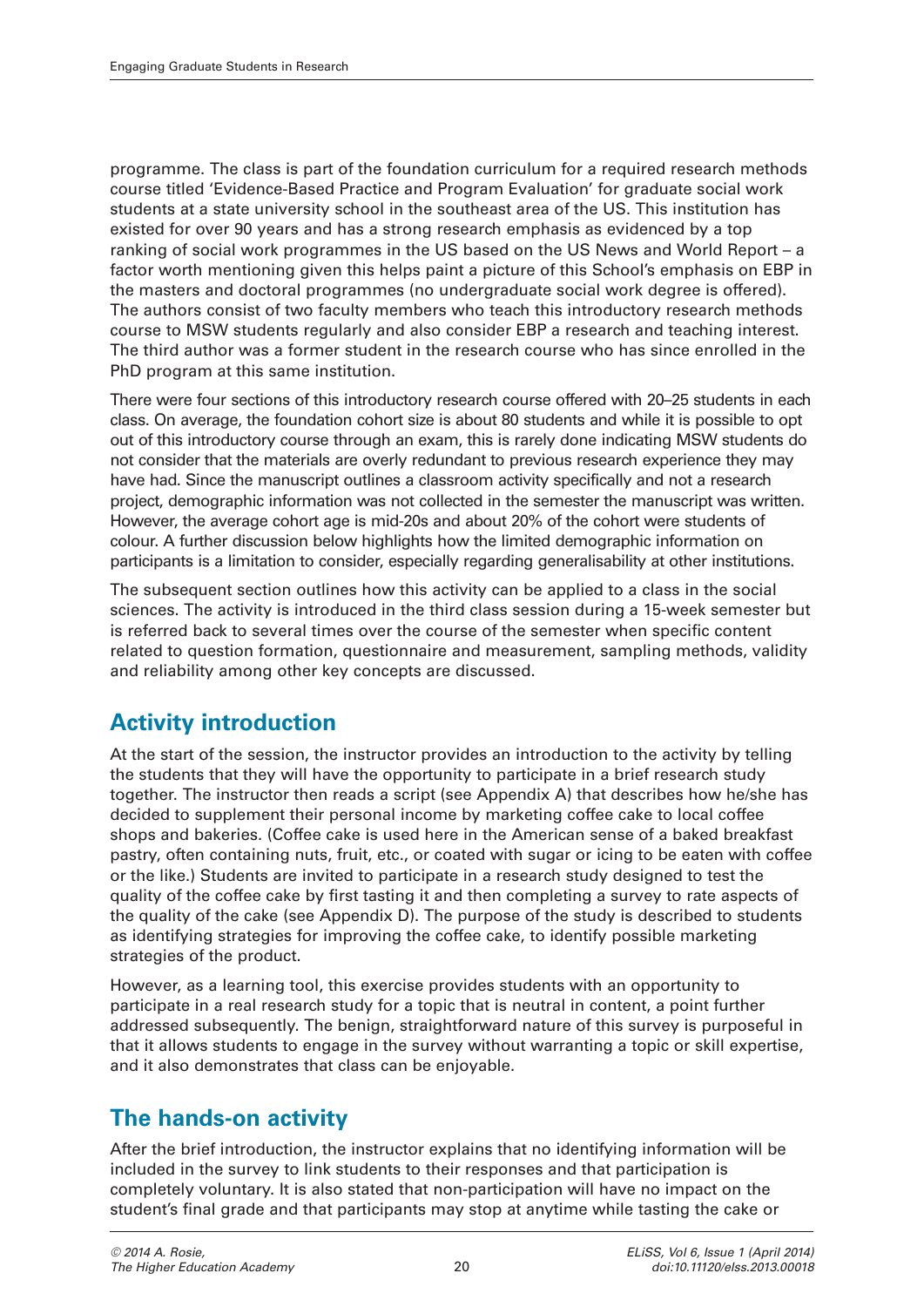completing the survey. Risks and benefits of participation are discussed. The only known risks to participating in this class research project concerns food allergies (see list of ingredients, Appendix B), and the only known benefit is a free piece of coffee cake. Students are asked to read and sign an informed consent form (see Appendix C) at which point, they can come to the front of the room to leave the signed consent form, and get a piece of coffee-cake to sample and the one-page survey. When all participating students have completed their surveys, the class discussion can begin.

# Post-activity discussion

There are several key issues regarding the research process that this class activity addresses and rich discussion can be facilitated. Some key questions that can be asked by the instructor to begin the discussion include:

- What was it like to be invited and to participate in a research study?
- Did you feel respected and/or that your opinion was valuable?
- Why and how were you selected for participation?
	- Do you think this is a good method for selecting research participants?
	- What did this method tell you about sampling design? A discussion on research design and the usefulness of control/comparison groups, wait lists, among many other concepts can be further explored.
- Do you think there are any ethical problems with this research project?
	- A pivotal moment in this exercise is when position and power are considered in the research process. Given that the instructor made this cake, the social desirability of students to please the instructor could certainly impact student responses to the invitation to participate and on the survey.
	- What could be done in the future to eliminate some of these ethical violations?
	- Discuss the legacy of unethical research studies and why research with human subjects is now more regulated ([Vollmer & Howard 2010\)](#page-12-0).
	- Another important point is the issue of confidentiality. The instructor told students no identifying information would be collected on the survey in order to promote honest feedback about the cake. However, the instructor stayed in the classroom while the students completed the surveys and likely could link some students to their responses.
- What did you think about the questions and response options included in the survey?
	- What ways could some problems embedded within the survey be eliminated?
	- How does survey construction and question clarity impact the responses back from participants?
	- What other questions should be included to truly meet the study objectives?
- How does this survey change if we were asking clients to inform us of a specific social phenomenon such as a risky behaviour they are engaged in (such as recreational drug use) or a service they are seeking (such as treatment for HIV/AIDS)?
	- How is confidentiality or anonymity handled?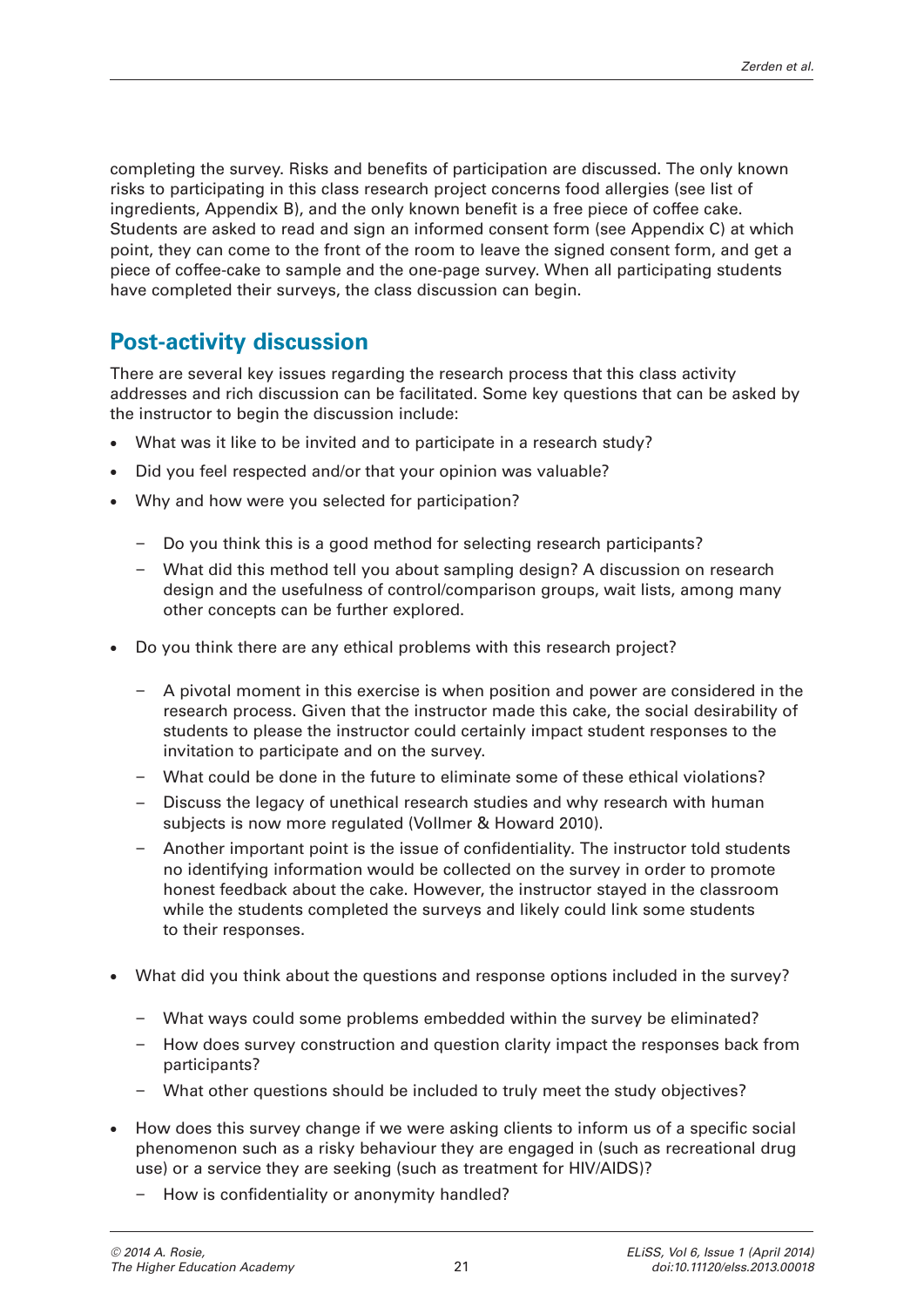- How is power addressed? Do respondents have an opportunity to decline participation and how, if at all, does this make them feel vulnerable?
- What do we need to consider about those who answered the survey and its generalisability?
- How do issues of acquiescence response bias and social desirability bias impact the data collected?

### Follow-up discussion throughout the semester

This activity allows students to contextualise research methods and terminology relating to research ethics, sampling, survey design, data collection, dissemination and should also include evaluation. The cake activity can be discussed throughout the semester as students delve more deeply into each of these research processes and compared to social research under review according to the graduate course. Additionally, student survey responses can be used for demonstrating simple descriptive statistics. Specifically, the raw data can be used in SPSS or Excel and students can calculate means and standard deviations with real data that has practical meaning to them. Another application can include asking students to adapt this brief survey into a specific topic area that applies to their area of interest, internship or work setting. This application, either as a classroom lab or assignment, helps social science graduate students think through goals of the research question, instrument development, sampling and ethical considerations for respondents. A critical reflection on a more benign survey (such as the cake survey) versus something more specific to a discipline highlights the difficulties researchers must consider when designing a research study relevant to their field/profession.

### **Implications**

This activity has several implications for graduate students learning introductory research methods and acquiring skills necessary to utilise an EBP approach. This activity offers students a collective and interactive research experience that they can build on and refer to throughout the semester. By utilising an activity that is non-threatening and fun, students will likely feel less anxious about the research methods course and begin to participate actively in discussion. One of the keys to effectively teaching research to students is through engagement [\(Howard](#page-11-0) et al. 2007, [Jenson 2007\)](#page-11-0). Besides encouraging students to enjoy research and lessening anxiety about a typically dreaded course, this activity provides an opportunity to demonstrate why simple and more complex research design is pertinent to social sciences generally. This activity allows students an introductory activity to initiate dialogue about the types, scope and stages of research. Given various disciplines' reliance on EBP, graduate social science students need the skills and awareness to distinguish between quality and flawed research at each stage of the research process. The cake activity emphasises some common ethical problems while encouraging critical thinking and problem-solving skills which are crucial to conducting and consuming research [\(McCracken & Marsh 2008, Moore & Avant](#page-12-0) [2008](#page-12-0)). While this study has not been conducted in an undergraduate setting, the application in Bachelors research methods courses seems promising given similar levels of research resistance are experienced at the undergraduate level ([Secret](#page-12-0) *et al.* 2003, [Maschi](#page-12-0) *et al.* 2007).

# **Limitations**

Despite the ease with which this classroom activity can be adapted to research methods courses in social science disciplines, there are several limitations to consider before adapting it to research methods curricula. First, the benign, straightforward nature of this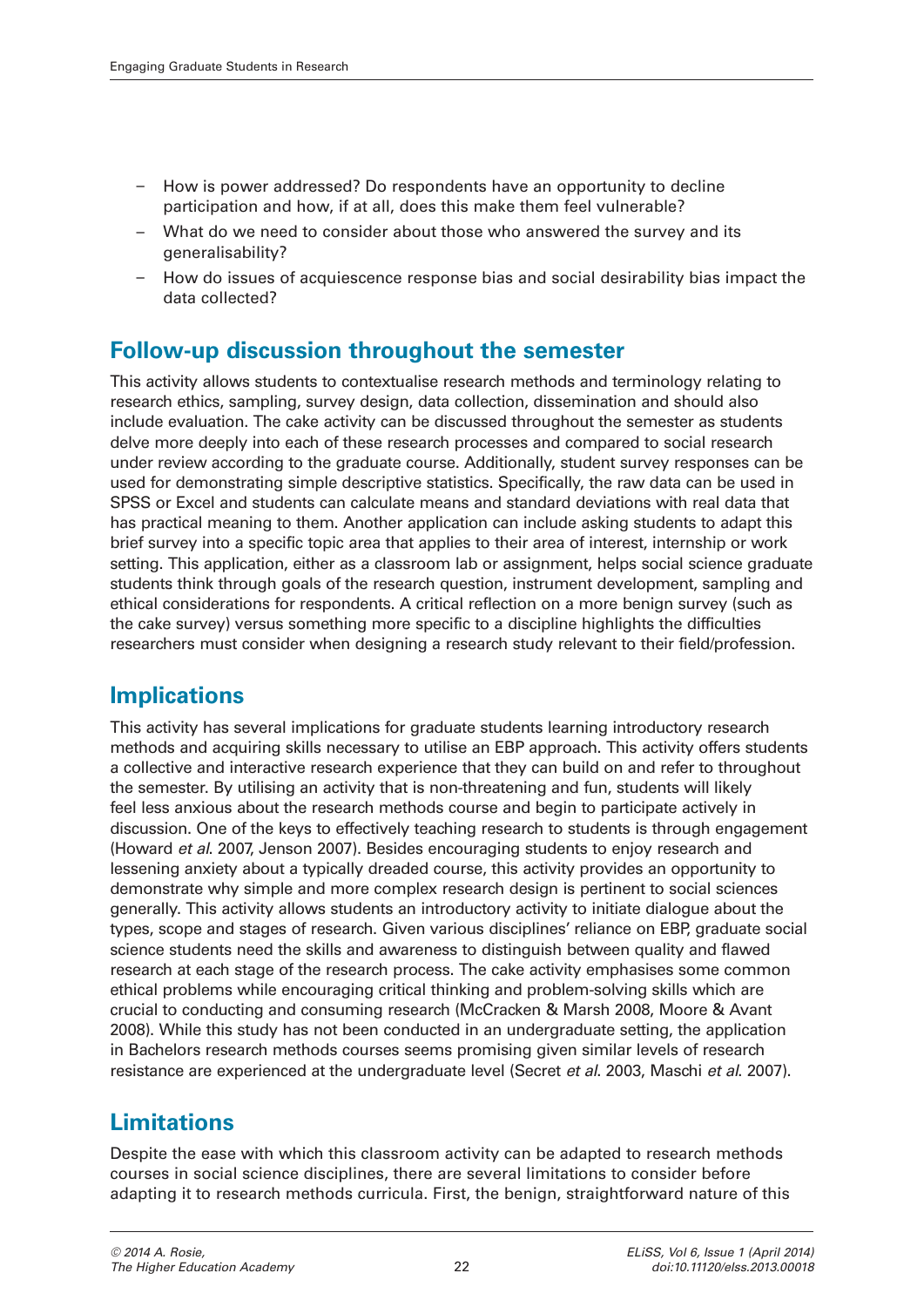survey is purposeful in that it allows students to engage in the survey without warranting a topic or skill expertise, and it also demonstrates that class can be enjoyable. However, for students with more advanced research experience, it may be rudimentary. Second, this classroom activity worked for MSW students in a US graduate classroom. However, based on educational curricula in other countries, and other professional training it may not be as generalisable. While evaluation was not a core component of this classroom activity it would be necessary to follow up at the end of the course to see whether students thought this activity helped their understanding of the value of research methods. Anecdotal validation for this class activity was expressed by students as a 'fun' and 'clever' class session but more thorough evaluation on what was gained from this classroom activity and how it can be used to understand research in practice settings was a limitation from the activity as conducted.

# **Conclusion**

This article outlines a classroom activity to engage social science graduate students in research and to promote the skills necessary to understand, conduct and translate research that will be vital to their work in social settings based on social phenomena. Effectively teaching research methods to graduate students is paramount to ensuring future practitioners can critically examine scientific evidence to inform practice and better fulfil professional obligations towards the human subjects we encounter and the communities in which we live. As [Harder \(2010\)](#page-11-0) states: 'Despite students' reluctance to engage in research (or perhaps precisely because of their reluctance), we must find ways to effectively teach research skills and knowledge' (p196). Although research methods courses have historically been met with resistance by graduate social science students, particularly within social work, we hope this activity will begin to engage students in the research process not just throughout the duration of the course, but by promoting the value of research and setting a foundational tone for EBP throughout their careers.

# Appendix A: Cake activity introduction script

- Aside from being an instructor and teaching MSW students, I enjoy baking and want to expand this from a hobby to be something that will be sold in local coffee shops.
- In order to prepare for this endeavour, I have decided to pilot test this coffee cake with an audience I know and have them complete a survey to rate aspects of the quality of the coffee cake. This will allow me to improve my product and make the cake more marketable.
- This is just a pilot research study. None of the results will be published and there is no identifying information included in the survey that could link you to your responses.
- As a student, your participation is 100% voluntary and choosing not to participate will not affect your grade in this course in any manner.
- The only known risks to participating in this class research project concerns food allergies (read list of all ingredients), and participants may stop at any time they would like in the process. There are no benefits for the participant other than receiving free coffee cake.
- The benefit for the researcher includes gaining insight into how to improve the product, which may increase future sales.
- I would like to invite you to participate in this study. If you would like to do so, please read carefully over the Informed Consent form and if you decide to participate, please sign it and return it to me. At this point, please help yourself to a piece of cake and take the survey once you have tasted the cake.
- Please do not hesitate to ask if you have any questions prior, during, or after the project.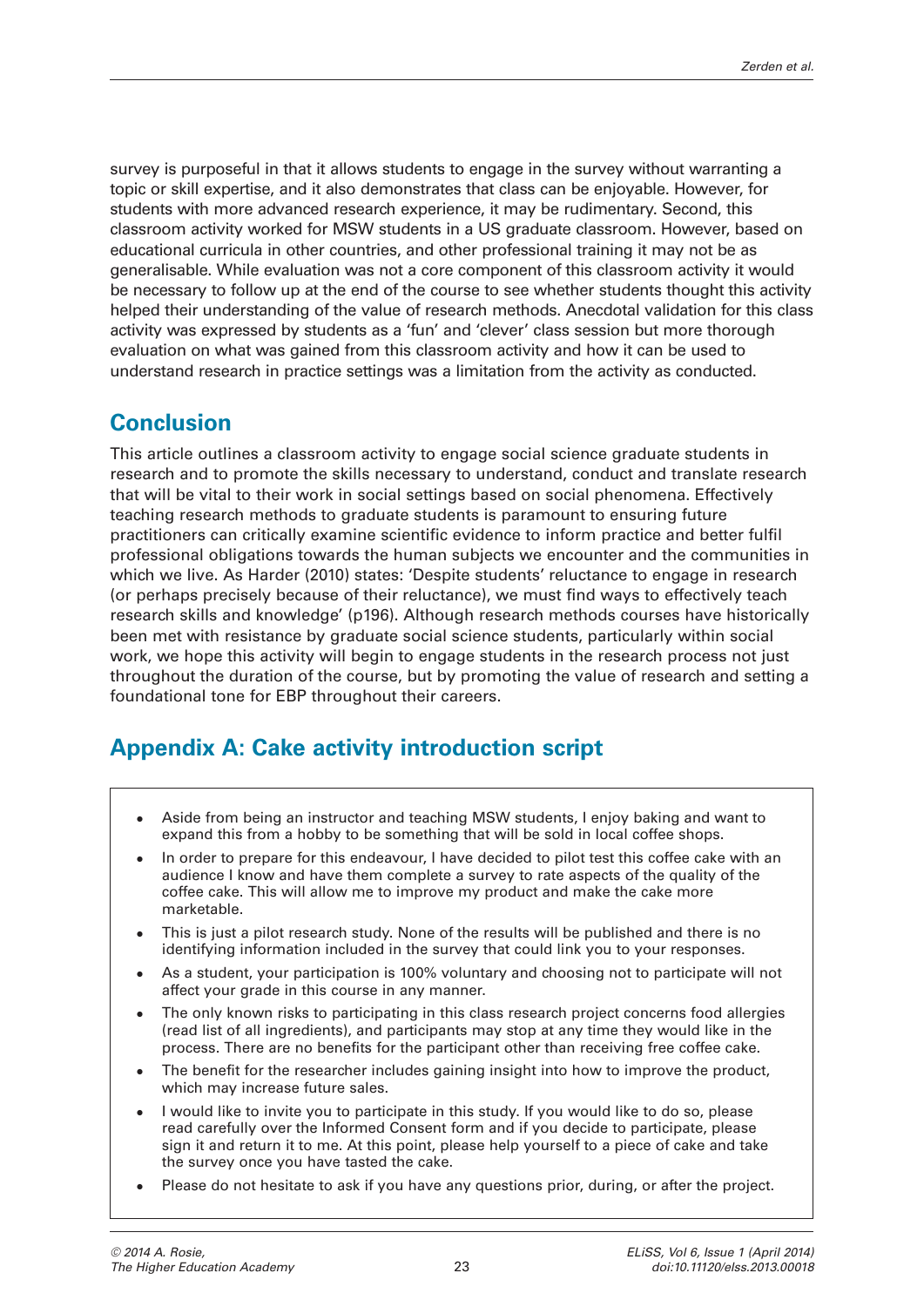# Appendix B: Recipe and ingredient list

#### **Ingredients**

2 cups raspberries or blueberries 1 tsp. baking powder 6 tablespoons brown sugar 2 cups all-purpose flour  $\frac{1}{4}$  cup butter, melted  $\frac{2}{3}$  cup sugar  $\frac{1}{2}$  tsp. baking soda 1 cup pecans (optional) 1 cup sour cream 2 tsp vanilla essence 2 eggs Pinch of salt Confectioner's sugar to decorate

#### **Directions**

- 1. Preheat oven to 350 degrees and spray 10 in Bundt cake pan with non-stick cooking spray.
- 2. Mix berries and brown sugar together, set aside.
- 3. In a separate bowl, mix flour, sugar, baking powder and baking soda and pinch of salt, set aside.
- 4. In a third bowl, cream together sour cream, butter and 2 teaspoons vanilla. Mix in eggs one at a time. Stir in flour mixture until moist.
- 5. Sprinkle  $\frac{3}{4}$  cup of berries in pan,  $\frac{1}{2}$  cup pecans and pour in half of the batter. Pour in the remaining berries, pecans and then the remaining batter.
- 6. Bake for 35–40 minutes, or until a toothpick inserted in centre of cake comes out clean. Remove cake from pan and let cool before dusting with confectioner's sugar.

# Appendix C: Sample consent form

#### RESEARCH SUBJECT INFORMED CONSENT FORM

Prospective Research Subject: Read this consent form carefully and ask as many questions as you like before you decide whether you want to participate in this research study. You are free to ask questions at any time before, during, or after your participation in this research.

#### PROJECT INFORMATION

| <b>Project title:</b>          | <b>Cake Activity Pilot Study</b> |
|--------------------------------|----------------------------------|
| <b>Project ID:</b>             | Course number                    |
| <b>Sponsor:</b>                | Course title                     |
| <b>Organisation:</b>           | Institution name                 |
| Location:                      | Classroom number/building        |
| <b>Principal investigator:</b> | Instructor's name                |
| <b>Contact information:</b>    | Email address/phone number       |

#### 1. PURPOSE OF THIS RESEARCH STUDY

– You are being asked to participate in a research study designed to test the quality of a coffee cake. The purpose of the study is to identify methods to improve a recipe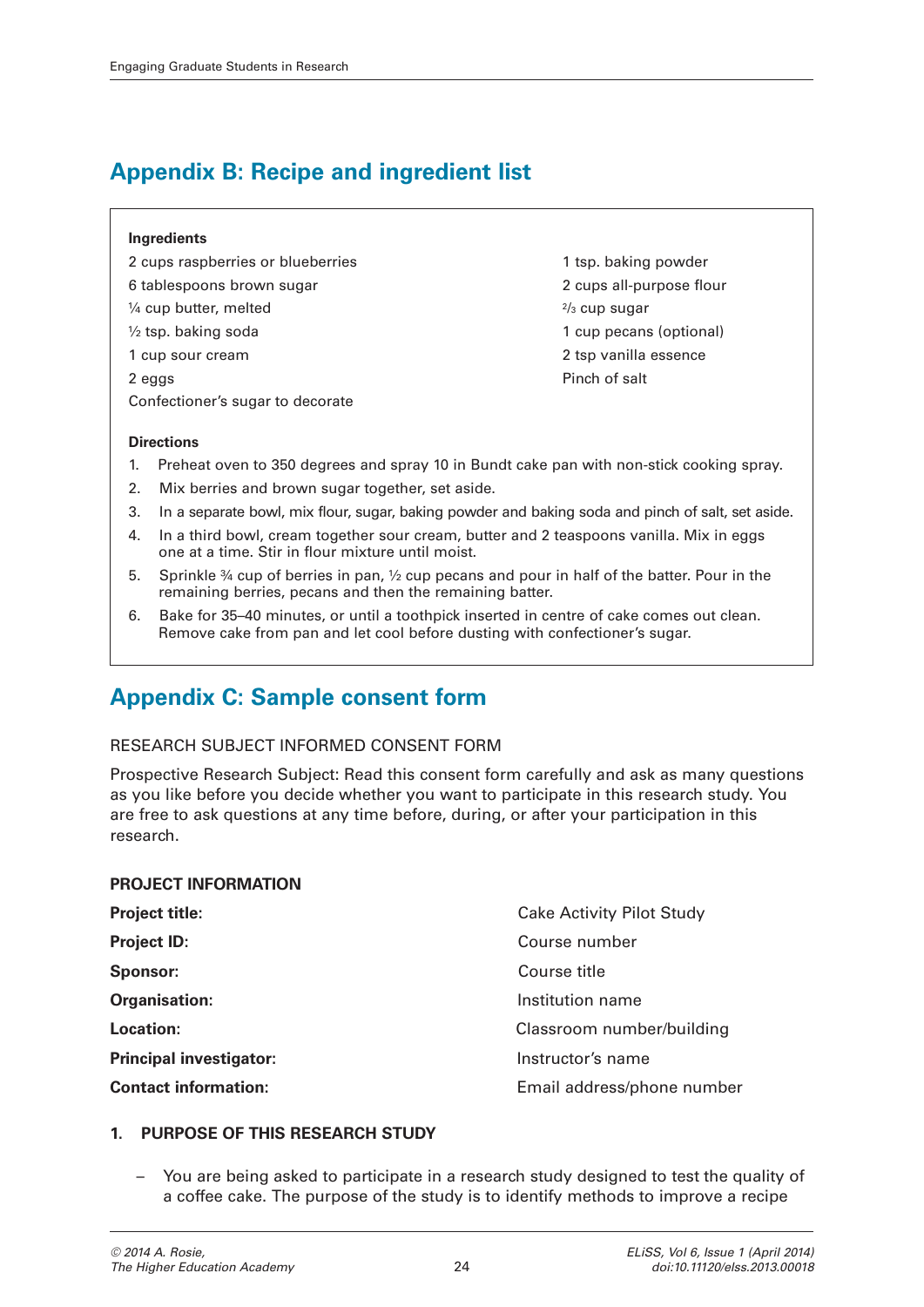for coffee cake, to identify possible marketing strategies, and to provide students with an opportunity to participate in research.

#### 2. PROCEDURES

– You will be verbally informed of the study, invited to participate, and asked to read and sign this consent form. If you agree to participate, you will be asked to sample a piece of cake and complete a brief survey.

#### 3. POSSIBLE RISKS OR DISCOMFORT

– The only known or possible risk to participants relates to food allergies; all ingredients will be read aloud.

#### 4. POSSIBLE BENEFITS

The only possible benefit of the study to the participant is enjoying a piece of cake. The possible benefit to the researcher includes financial gain if product is marketed and sells well.

#### 5. FINANCIAL CONSIDERATIONS

– There is no financial compensation for your participation in this research.

#### 6. CONFIDENTIALITY/ANONYMITY

- Your identity in this study will be anonymous. You will not be asked to include your name on the survey. Results of the study will not be published for scientific purposes or otherwise. Your name will not be included in any documentation other than on this informed consent form.
- However, any records or data obtained as a result of your participation in this study may be inspected by the sponsor, by any relevant governmental agency (eg. US Department of Education), by the [University Name] Institutional Review Board, or by the persons conducting this study (provided that such inspectors are legally obligated to protect any identifiable information from public disclosure, except where disclosure is otherwise required by law or a court of competent jurisdiction. These records will be kept private in so far as permitted by law.

### 7. TERMINATION OF RESEARCH STUDY

– Participation in the study is voluntary. You are free to choose whether or not to participate in this study. You may also stop participating in the study at any time. There will be no penalty or loss of benefits to which you are otherwise entitled if you choose not to participate Your grade will not be influenced by choosing to (or not to) participate in this study.

### 8. AVAILABLE SOURCES OF INFORMATION

– Any further questions you have about this study will be answered by the Principal Investigator: [offer name and contact information here].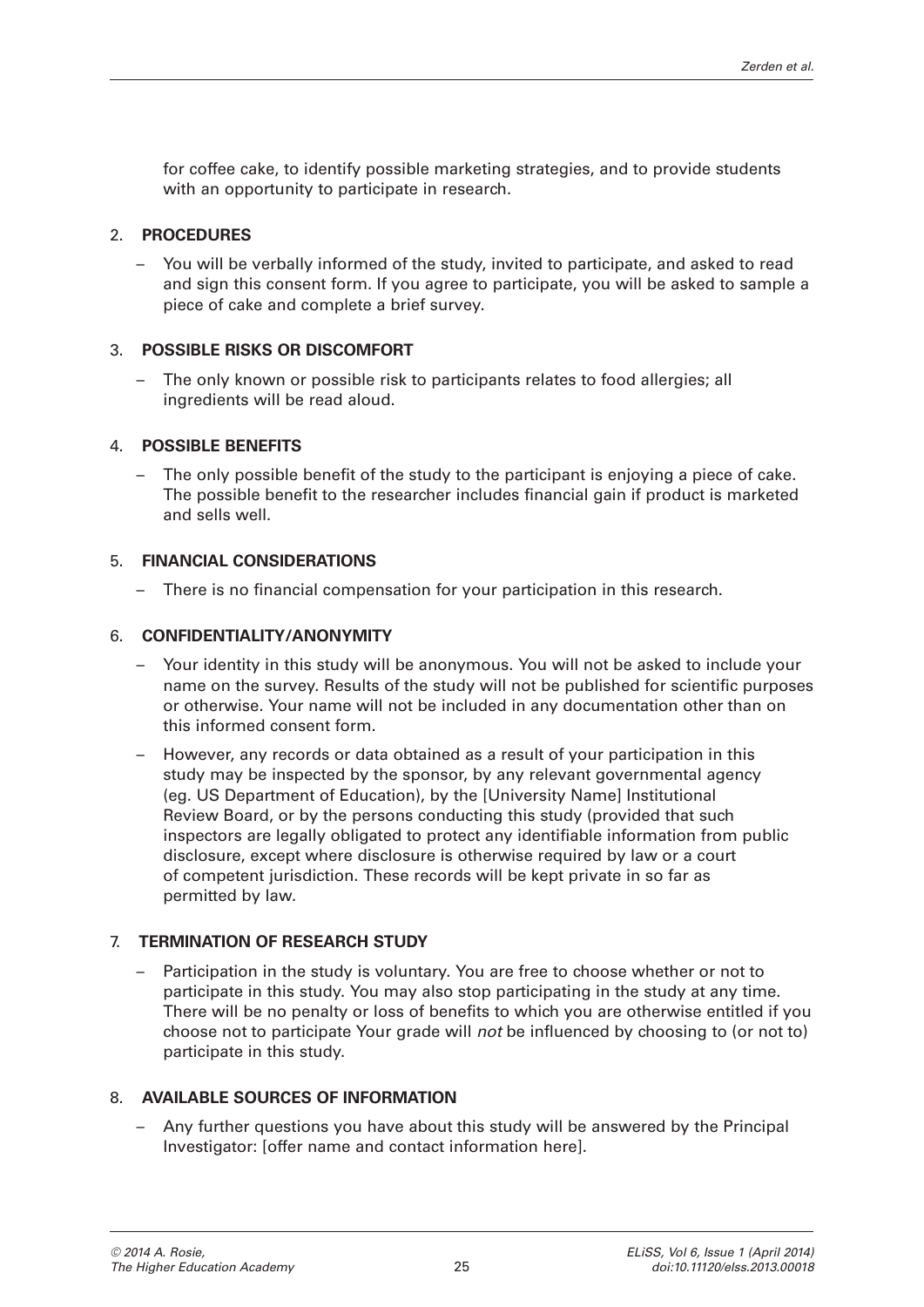#### 9. AUTHORISATION

– I have read and understand this consent form, and I volunteer to participate in this research study. I understand that I will receive a copy of this form. I voluntarily choose to participate, but I understand that my consent does not take away any legal rights in the case of negligence or other legal fault of anyone who is involved in this study. I further understand that nothing in this consent form is intended to replace any applicable Federal, state, or local laws.

Participant Name (Printed): \_\_\_\_\_\_\_\_\_\_\_\_\_\_\_\_\_\_\_\_ Participant Name (Signature):

Date:

# Appendix D: Cake activity survey

| <b>Coffee Cake Research Project: survey</b>                                                                                                                                 |  |
|-----------------------------------------------------------------------------------------------------------------------------------------------------------------------------|--|
| Please complete the following survey. For questions 1–6 in the table, please circle the response<br>option that you most agree with about the level of quality of the cake. |  |
| $5$ = Excellent, 4 = Above average, 3 = Average, 2 = Below average, 1 = Poor                                                                                                |  |
| Appearance 5___ 4___ 3___ 2__ 1___<br>1.                                                                                                                                    |  |
| Cake moistness 5 4 3 2 1<br>2.                                                                                                                                              |  |
| Topping texture 5___ 4___ 3___ 2___ 1___<br>3.                                                                                                                              |  |
| Taste $5$ $4$ $3$ $2$ $1$ $1$<br>4.                                                                                                                                         |  |
| 5.<br>Amount of fruit 5 4 3 2 1                                                                                                                                             |  |
| Overall quality 5 4 3 2 1<br>6.                                                                                                                                             |  |
| Additional suggestions about how to improve the coffee cake:<br>7.                                                                                                          |  |
|                                                                                                                                                                             |  |
|                                                                                                                                                                             |  |
|                                                                                                                                                                             |  |
| 8.<br>Would you buy this product if it were available in stores?                                                                                                            |  |
| $Y_$ N                                                                                                                                                                      |  |
| 9.<br>Who most often does the grocery shopping in your household?                                                                                                           |  |
| You___________ Roommate__________ Other ________                                                                                                                            |  |
| 10.<br>How many days per week on average do you eat breakfast?                                                                                                              |  |
| $0 \t 1 \t 2 \t 3 \t 4 \t 5 \t 6 \t 7 \t 1$                                                                                                                                 |  |
| How many days per week on average do you buy your breakfast outside of the house?<br>11.                                                                                    |  |
| $0 \t 1 \t 2 \t 3 \t 4 \t 5 \t 6 \t 7 \t 1$                                                                                                                                 |  |
|                                                                                                                                                                             |  |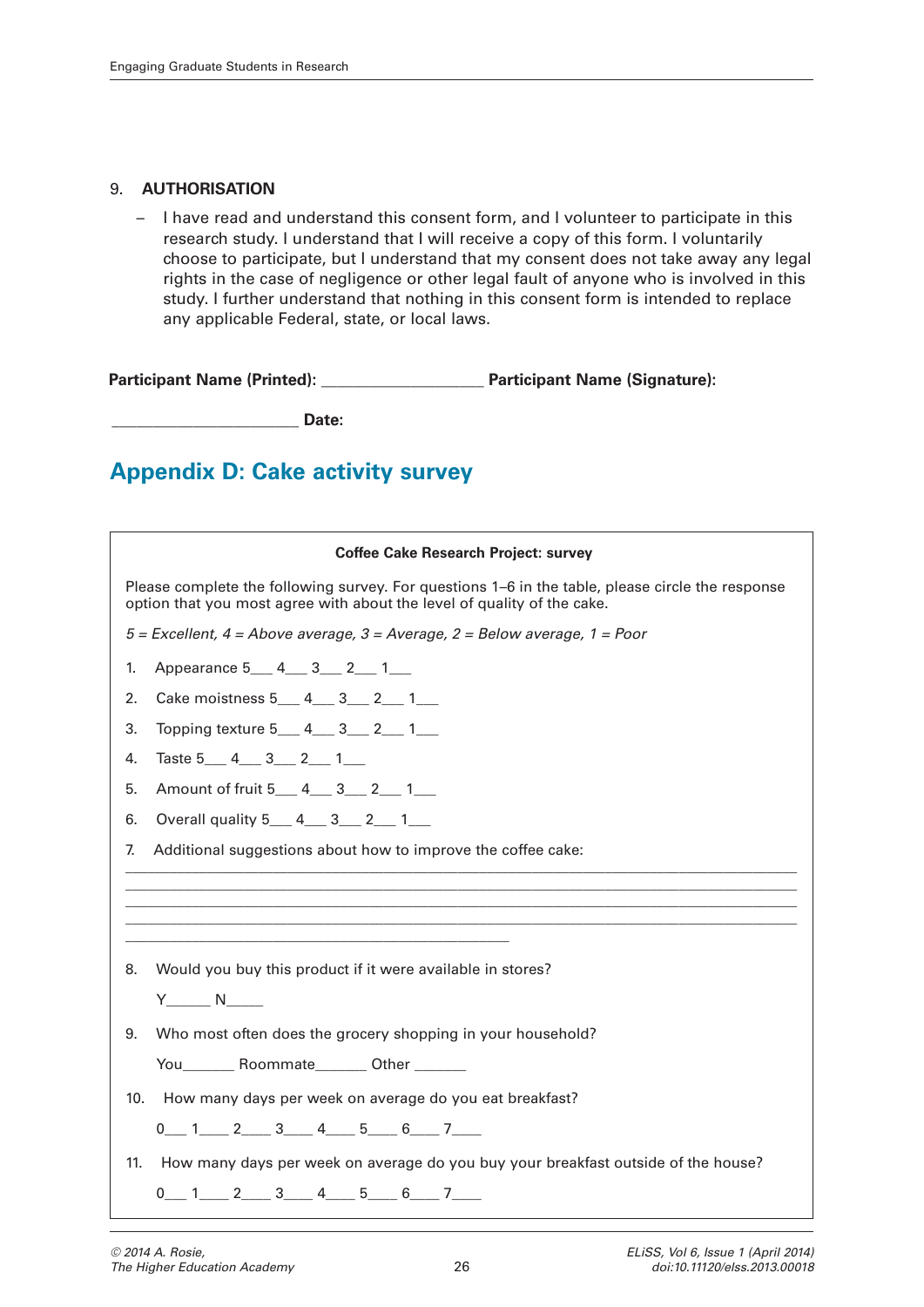### <span id="page-11-0"></span>**References**

Adam, N., Zosky, D.L. and Unrau, Y.A. (2004) Improving the research climate in social work curricula: clarifying learning expectations across BSW and MSW research courses. Journal of Teaching in Social Work 24 (3–4), 1–18.

Anderson, S.G. (2002) Engaging students in community-based research: a model for teaching social work research. Journal of Community Practice 10 (2), 71–87.

Berger, R. (2002) Teaching research in practice courses. Social Work Education 21, 347–358.

Cameron, P.J. and Este, D.C. (2008) Engaging students in social work research education. Social Work Education 27 (4), 390-406.

Council on Social Work Education [CSWE] (2006) National statement on research integrity in social work. Alexandria, VA: Author.

Epstein, I. (1987) Pedagogy of the perturbed: teaching research to the reluctant. Journal of Teaching in Social Work 1, 45–50.

Erath, P. (2012) Evidence-based practice: key concepts for social work science and practice across Europe? ERIS. Web Journal 3 (2), 1–20.

Gambrill, E. (2007) Views of evidence-based practice: social workers' code of ethics and accreditation standards as guides for choice. Journal of Social Work Education 43 (3), 447–462.

Grady, M.D. (2010) The missing link: the role of social work schools and evidence-based practice. Journal of Evidence-Based Social Work 7 (5), 400–411, doi[:10.1080/15433711003591101.](http://dx.doi.org/10.1080/15433711003591101)

Grady, M.D., Werkmeister Rozas, L. and Bledsoe, S.E. (2010) Are curriculum decisions based on the evidence? How social work faculty members make choices in curriculum decisions. Journal of Evidence-Based Social Work 7 (5), 466–480, doi:[10.1080/15433714.2010.494976](http://dx.doi.org/10.1080/15433714.2010.494976).

Harder, J. (2010) Overcoming MSW students' reluctance to engage in research. Journal of Teaching in Social Work 30, 195–209, doi:[10.1080/08841231003705404](http://dx.doi.org/10.1080/08841231003705404).

Hewson, J.A., Walsh, C.A. and Bradshaw, C. (2010) Enhancing social work research education through research field placements. Contemporary Issues in Education Research 3 (9), 7–16.

Holley, L.C., Risley-Curtiss, C., Stott, T., Jackson, D.R. and Nelson, R. (2007) It's not scary: empowering women students to become researchers. Journal of Women and Social Work 22, 99–115.

Howard, M.O., Allen-Meares, P. and Ruffolo, M.C. (2007) Teaching evidence-based practice: strategic pedagogical recommendations for school of social work. Research on Social Work Practice 17 (5), 561–568.

International Federation of Social Workers (2012) Statement of ethical principles. Retrieved from [http://ifsw.org/policies/statement-of-ethical-principles/.](http://ifsw.org/policies/statement-of-ethical-principles/)

Jenson, J.M. (2006) A call for social work research from the National Institutes for Health [Editorial]. Social Work Research 30, 3-5.

Jenson, J.M. (2007) Evidence-based practice and the reform of social work education: a response to Gambrill and Howard and Allen-Meares. Research on Social Work Practice 17 (5), 59–573, doi:[10.1177/1049731507300236.](http://dx.doi.org/10.1177/1049731507300236)

Lewis, C. (2003) Preparing the next generation of researchers. Social Work Education 22 (6), 577–587, doi[:10.1080/0261547032000142689](http://dx.doi.org/10.1080/0261547032000142689).